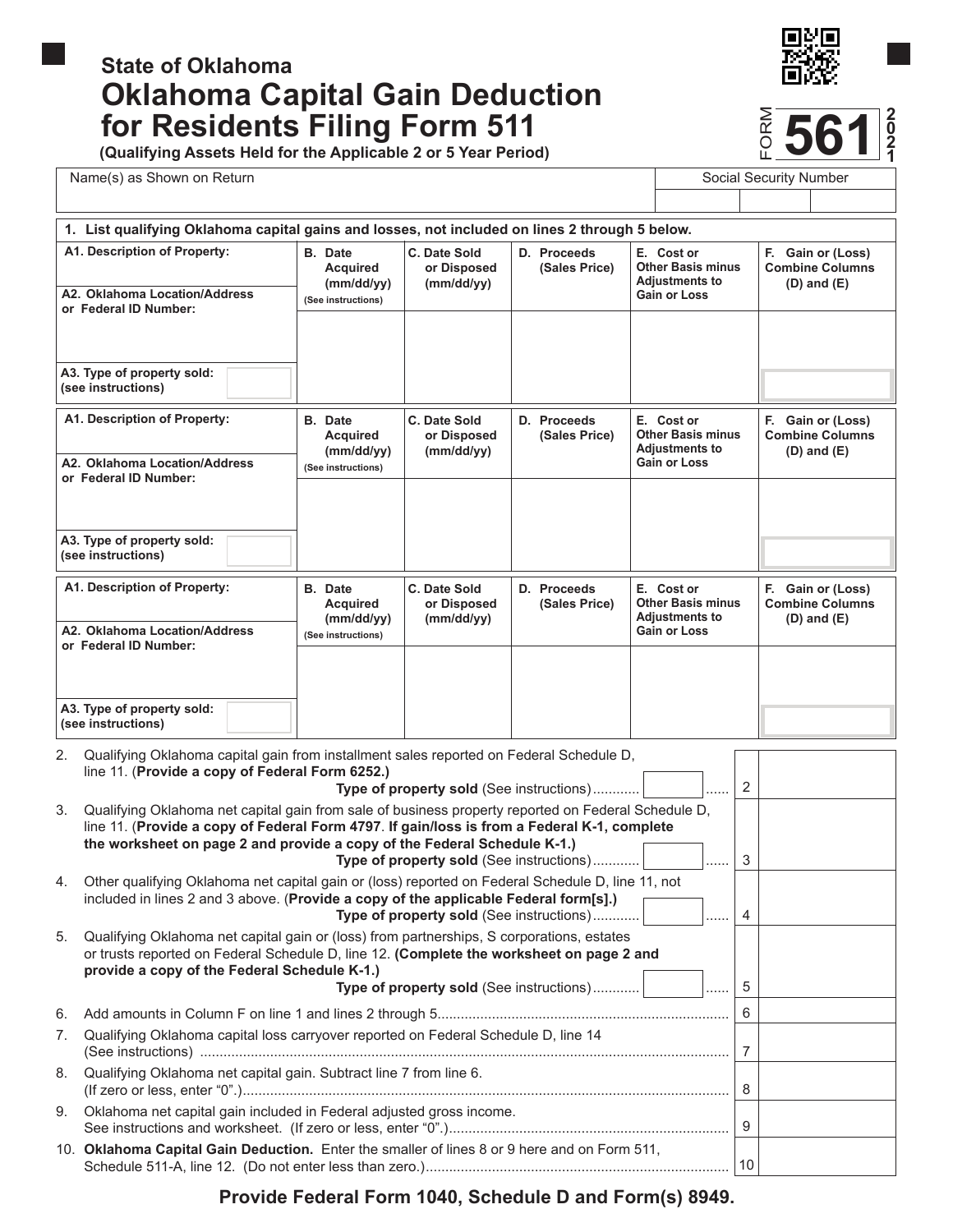2021 Form 561 - Page 2

**Oklahoma Capital Gain Deduction for Residents Filing Form 511**

68 Oklahoma Statutes (OS) Sec. 2358 and Rule 710:50-15-48

**Worksheets - (Provide with Form 561)**

|                                                                                                                                                                                                                                                | Social Security Number<br>Name(s) as Shown on Return                   |  |  |  |  |  |
|------------------------------------------------------------------------------------------------------------------------------------------------------------------------------------------------------------------------------------------------|------------------------------------------------------------------------|--|--|--|--|--|
|                                                                                                                                                                                                                                                |                                                                        |  |  |  |  |  |
|                                                                                                                                                                                                                                                |                                                                        |  |  |  |  |  |
|                                                                                                                                                                                                                                                | Line $3$<br>Line 5<br>Form 561 Worksheet for (check one):<br><b>or</b> |  |  |  |  |  |
| Complete a separate worksheet for each piece of property sold. Provide a copy of the Federal Schedule K-1.                                                                                                                                     |                                                                        |  |  |  |  |  |
|                                                                                                                                                                                                                                                |                                                                        |  |  |  |  |  |
|                                                                                                                                                                                                                                                |                                                                        |  |  |  |  |  |
|                                                                                                                                                                                                                                                |                                                                        |  |  |  |  |  |
|                                                                                                                                                                                                                                                |                                                                        |  |  |  |  |  |
|                                                                                                                                                                                                                                                |                                                                        |  |  |  |  |  |
|                                                                                                                                                                                                                                                |                                                                        |  |  |  |  |  |
| Form 561 Worksheet for Line 9                                                                                                                                                                                                                  |                                                                        |  |  |  |  |  |
| Refer to the instructions for Form 511, line 4 and Form 511, Schedule 511-B, line 2 to determine<br>what gains and losses are considered "out-of-state". (Generally, sale of an intangible, such as stock, is<br>not considered out-of-state.) |                                                                        |  |  |  |  |  |
| A                                                                                                                                                                                                                                              | Net Short-Term Capital Gain (or loss) from Federal Schedule D, line 7  |  |  |  |  |  |
| B                                                                                                                                                                                                                                              | ÷<br>Add Out-of-State Capital Losses included in line A above          |  |  |  |  |  |
| $\mathbf C$                                                                                                                                                                                                                                    | Subtract Out-of-State Capital Gains included in line A above           |  |  |  |  |  |

| ັ  | <u>Udbliact Out-Of-Oldic Odpildi Odilis iliciuded ili ilile A diove</u>                                                    |  |
|----|----------------------------------------------------------------------------------------------------------------------------|--|
| D  | Net Oklahoma Short-Term Capital Loss (if greater than zero, enter "0")                                                     |  |
| E. | Net Long-Term Capital Gain (or loss) from Federal Schedule D, line 15                                                      |  |
| F. | Add Out-of-State Capital Losses included in line E above                                                                   |  |
| G  | Subtract Out-of-State Capital Gains included in line E above                                                               |  |
| H  | Net Oklahoma Long-Term Capital Gains (if less than zero, enter "0")                                                        |  |
|    | Oklahoma Net Capital Gain - Enter on the front of form on line 9<br>(combine lines H and D) (if less than zero, enter "0") |  |

**NOTE:** For U.S. Government and municipal bonds, which are exempt from Oklahoma tax, include any capital gain on the Out-of-State Capital Gains line (Line C or G) and any capital loss on the Out-of-State Capital Losses line (Line B or F).

## **General Information**

Individual taxpayers can deduct qualifying gains receiving capital gain treatment that are included in Federal adjusted gross income. "Qualifying gains receiving capital treatment" means the amount of net capital gains, as defined under Internal Revenue Code Section 1222(11). The qualifying gain must result from:

1. The sale of real or tangible personal property located within Oklahoma that has been owned for at least five uninterrupted years prior to the date of the transaction that gave rise to the capital gain;